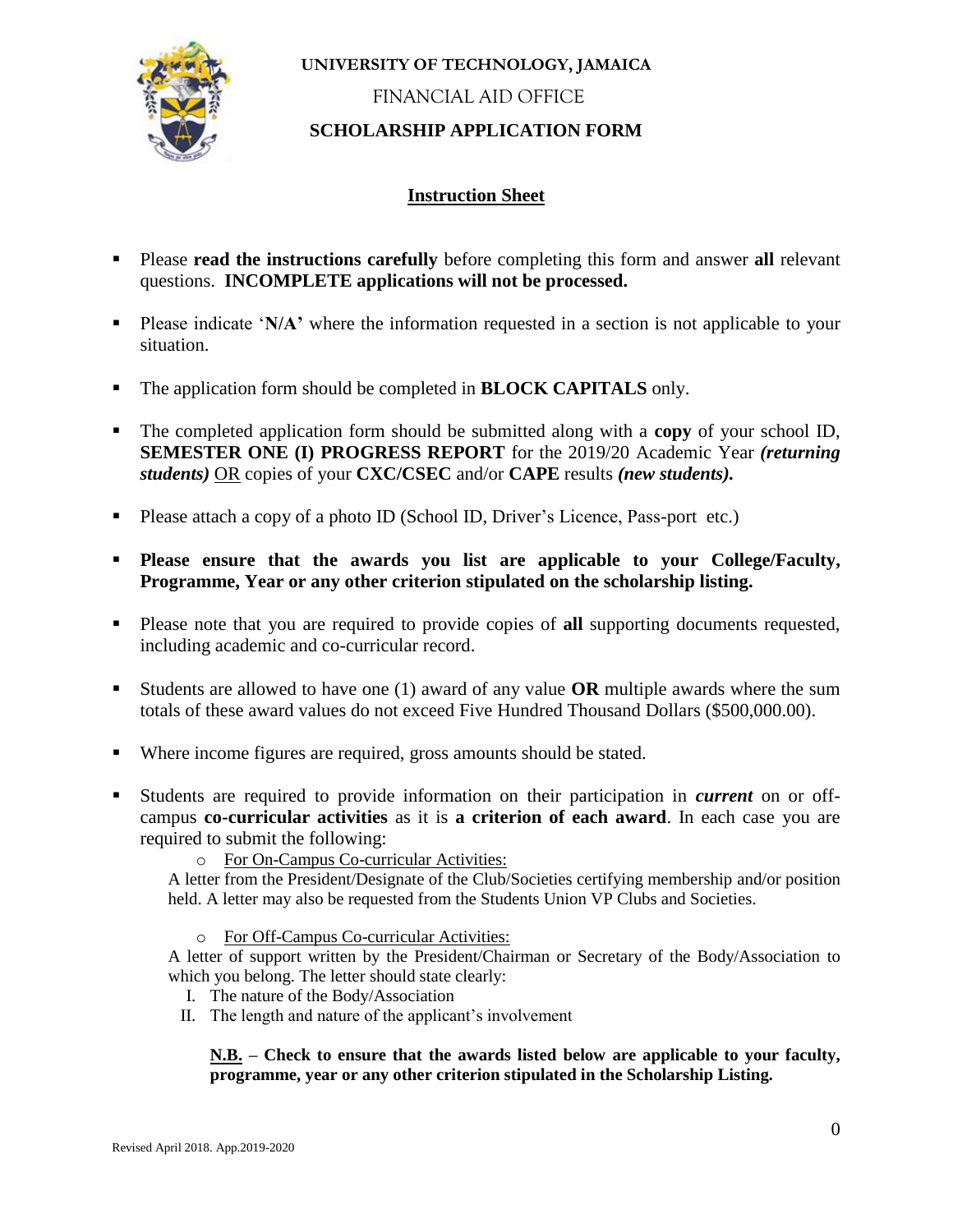

FINANCIAL AID OFFICE

# **SCHOLARSHIP APPLICATION FORM**

## **LIST OF AWARD (S)**

| <b>APPLICANT / UTECH ID#:</b> |                         |  |            |               |  | TRN # (Required):         |                                                                   |  |  |
|-------------------------------|-------------------------|--|------------|---------------|--|---------------------------|-------------------------------------------------------------------|--|--|
|                               | <b>CAMPUS: Papine[]</b> |  | Western[]  | Arthur Wint[] |  | <b>Slipe Pen Road</b> [ ] |                                                                   |  |  |
| <b>NAME</b>                   | Title:                  |  | Last Name: |               |  | First Name:               | Middle Name(s):                                                   |  |  |
|                               |                         |  |            |               |  |                           | PLEASE LIST THE NAME (S) OF AWARD (S) FOR WHICH YOU WISH TO APPLY |  |  |
| 1.                            |                         |  |            |               |  |                           |                                                                   |  |  |
| 2.                            |                         |  |            |               |  |                           |                                                                   |  |  |
| $\overline{3}$ .              |                         |  |            |               |  |                           |                                                                   |  |  |
| $\overline{4}$ .              |                         |  |            |               |  |                           |                                                                   |  |  |
| $\overline{5}$ .              |                         |  |            |               |  |                           |                                                                   |  |  |
| 6.<br>7.                      |                         |  |            |               |  |                           |                                                                   |  |  |
| 8.                            |                         |  |            |               |  |                           |                                                                   |  |  |
| 9.                            |                         |  |            |               |  |                           |                                                                   |  |  |
| 10.                           |                         |  |            |               |  |                           |                                                                   |  |  |
| 11.                           |                         |  |            |               |  |                           |                                                                   |  |  |
| 12.                           |                         |  |            |               |  |                           |                                                                   |  |  |
| 13.                           |                         |  |            |               |  |                           |                                                                   |  |  |
| 14.                           |                         |  |            |               |  |                           |                                                                   |  |  |
| 15                            |                         |  |            |               |  |                           |                                                                   |  |  |
| 16.                           |                         |  |            |               |  |                           |                                                                   |  |  |
| 17.                           |                         |  |            |               |  |                           |                                                                   |  |  |
| 18.                           |                         |  |            |               |  |                           |                                                                   |  |  |
| 19.                           |                         |  |            |               |  |                           |                                                                   |  |  |
| 20.                           |                         |  |            |               |  |                           |                                                                   |  |  |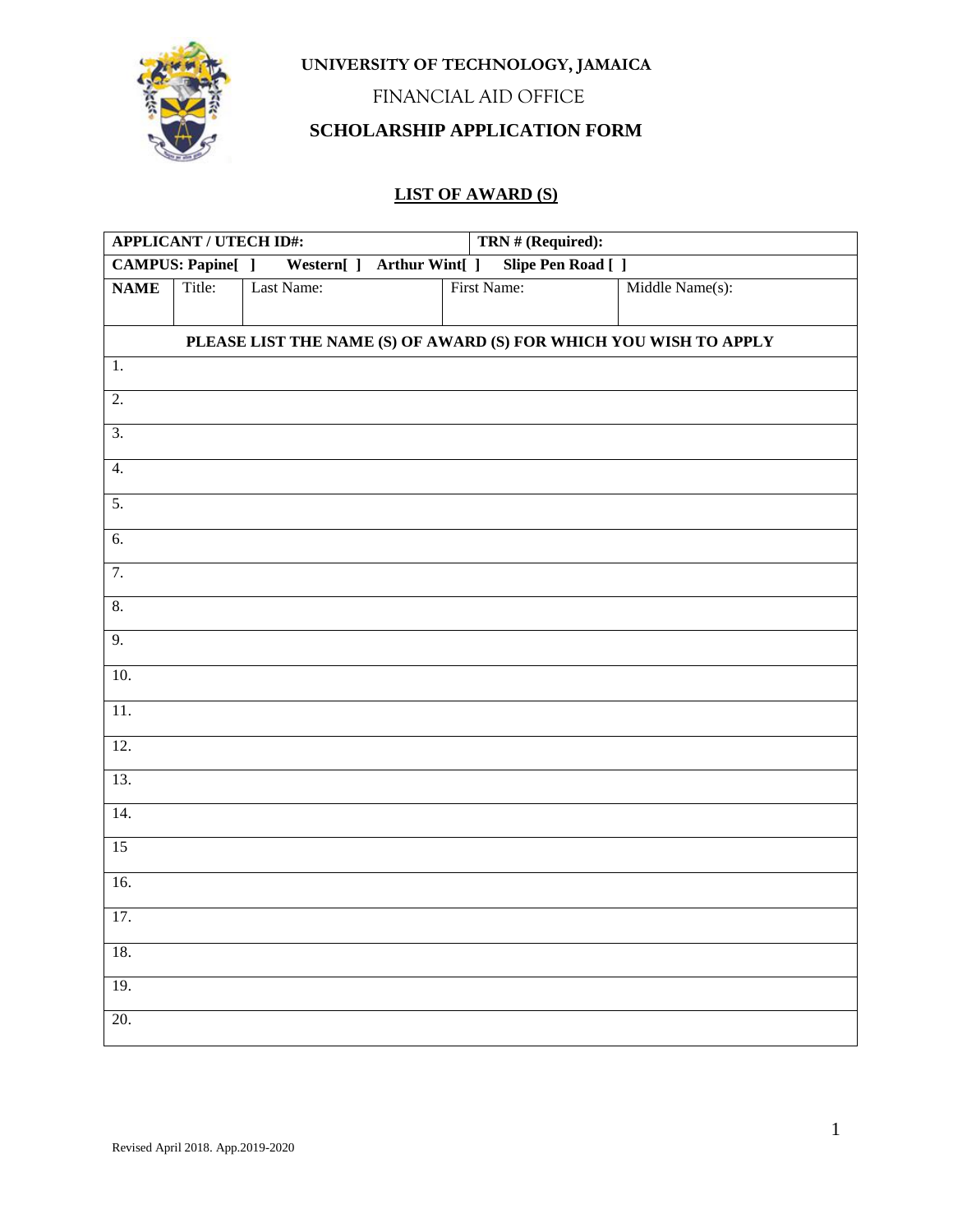

FINANCIAL AID OFFICE

# **SCHOLARSHIP APPLICATION FORM**

| <b>1.0 BIOGRAPHIC PROFILE</b>                                                                                                           |                                                                                                                                           |         |  |          |                        |                                                                      |                         |  |                 |                     |  |  |
|-----------------------------------------------------------------------------------------------------------------------------------------|-------------------------------------------------------------------------------------------------------------------------------------------|---------|--|----------|------------------------|----------------------------------------------------------------------|-------------------------|--|-----------------|---------------------|--|--|
| 1. APPLICANT / UTECH ID#                                                                                                                |                                                                                                                                           |         |  |          |                        | 2. Title: Mr.   Mrs.   Ms.   Miss   Other                            |                         |  | (State)         |                     |  |  |
| 3. NAME                                                                                                                                 | Last Name:                                                                                                                                |         |  |          | First Name:            |                                                                      |                         |  | Middle Name(s): |                     |  |  |
| Title:<br>Last Name:<br>4. FORMER NAME<br>(If Applicable)                                                                               |                                                                                                                                           |         |  |          |                        | First Name:                                                          |                         |  |                 | Middle Name(s):     |  |  |
|                                                                                                                                         | Maiden []<br>5. Name Type of Former Name:<br>(Prior to) Deed Poll []                                                                      |         |  |          |                        |                                                                      |                         |  |                 |                     |  |  |
| 6. Date of Birth: $dd / \text{mm} / yyyy$                                                                                               |                                                                                                                                           |         |  |          |                        | 7. Gender: Male []<br>Female []<br>8. Marital Status:                |                         |  |                 |                     |  |  |
| 9. Country of Birth:                                                                                                                    |                                                                                                                                           |         |  |          |                        | 10. Nationality:                                                     |                         |  |                 |                     |  |  |
| 11. Disability: Yes [] No []<br>If Yes, Please State                                                                                    |                                                                                                                                           |         |  |          | 12. Employment Status: |                                                                      |                         |  | 13. Employer:   |                     |  |  |
| 14. Employer's Address:                                                                                                                 |                                                                                                                                           |         |  |          |                        |                                                                      |                         |  |                 |                     |  |  |
| 15. Employer's                                                                                                                          |                                                                                                                                           |         |  |          |                        |                                                                      | 16. Employers           |  |                 |                     |  |  |
|                                                                                                                                         |                                                                                                                                           |         |  |          |                        |                                                                      | 2.0 CONTACT INFORMATION |  |                 |                     |  |  |
| 17. Permanent Address                                                                                                                   |                                                                                                                                           |         |  |          |                        | 20. Term Address (if you reside on Hall please provide full details) |                         |  |                 |                     |  |  |
| City/Town:                                                                                                                              |                                                                                                                                           | Parish: |  | Country: |                        |                                                                      | City/Town:<br>Parish:   |  |                 | Country:            |  |  |
|                                                                                                                                         | 19. Cellular Phone:<br>18. Home Phone:                                                                                                    |         |  |          |                        | 21. Home Phone:                                                      |                         |  |                 | 22. Cellular Phone: |  |  |
|                                                                                                                                         | 21. E-mail Address:                                                                                                                       |         |  |          |                        |                                                                      |                         |  |                 |                     |  |  |
| <b>3.0 ACADEMIC PROFILE</b>                                                                                                             |                                                                                                                                           |         |  |          |                        |                                                                      |                         |  |                 |                     |  |  |
| 23. First Faculty of Admission:                                                                                                         |                                                                                                                                           |         |  |          |                        |                                                                      | 24. Present Faculty:    |  |                 |                     |  |  |
| 25. Programme:                                                                                                                          |                                                                                                                                           |         |  |          |                        |                                                                      | 26. State your Major:   |  |                 |                     |  |  |
| 28. Year of Study for Academic Year 2019/20:<br>27. Indicate Your Enrollment Status:<br>Fulltime [] Part-Time []<br>$1 \ 2 \ 3 \ 4 \ 5$ |                                                                                                                                           |         |  |          |                        |                                                                      |                         |  |                 |                     |  |  |
| 29. Have you Transferred from a Community College?<br>No [ ]<br>Yes $[$ ]<br>If yes, state                                              |                                                                                                                                           |         |  |          |                        |                                                                      |                         |  |                 |                     |  |  |
|                                                                                                                                         | 31. Hall of Residence (Residing):<br>30. Expected Year of Graduation:                                                                     |         |  |          |                        |                                                                      |                         |  |                 |                     |  |  |
| If yes, state:                                                                                                                          | 32. Have you applied for transfer to another Faculty in the upcoming academic year? Yes [] No []<br><b>Faculty</b><br>Programme:          |         |  |          |                        |                                                                      |                         |  |                 |                     |  |  |
|                                                                                                                                         | 33. Have you been previously awarded a Scholarship/Bursary tenable at UTech? Yes []<br>$No$ $[$ ]<br>If yes state: Award Name<br>Value \$ |         |  |          |                        |                                                                      |                         |  |                 |                     |  |  |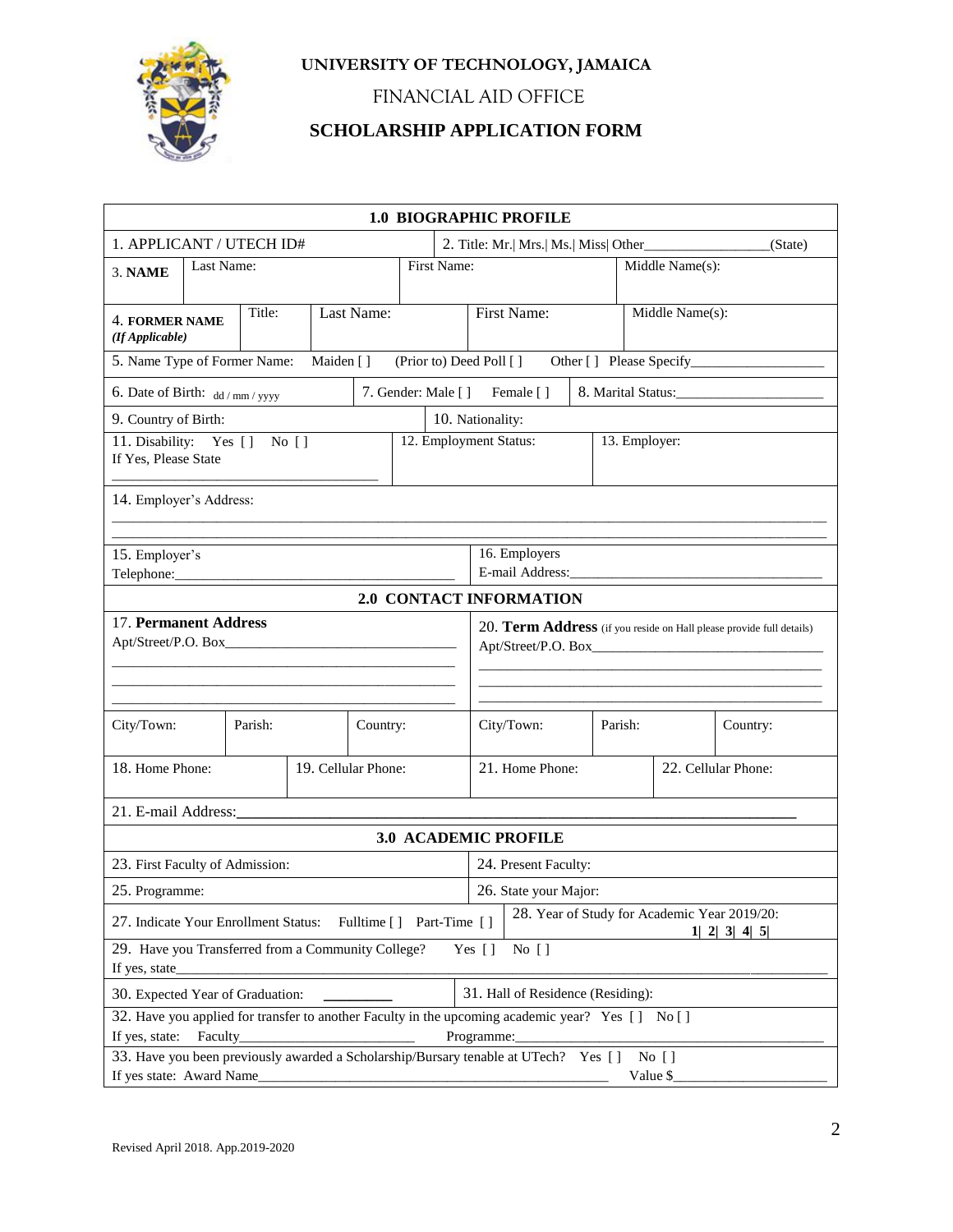

# FINANCIAL AID OFFICE

# **SCHOLARSHIP APPLICATION FORM**

| <b>4.0 PARENTAL INFORMATION</b>                                                                                       |                         |                      |                                                 |              |  |  |  |
|-----------------------------------------------------------------------------------------------------------------------|-------------------------|----------------------|-------------------------------------------------|--------------|--|--|--|
| Mother/Stepmother/Caregiver (Omit as necessary)                                                                       |                         |                      | Father/Stepfather/Caregiver (Omit as necessary) |              |  |  |  |
| 34. Name                                                                                                              |                         |                      | 41. Name                                        |              |  |  |  |
|                                                                                                                       |                         |                      |                                                 |              |  |  |  |
|                                                                                                                       |                         |                      |                                                 |              |  |  |  |
| 36. Telephone (C):                                                                                                    |                         |                      | 43. Telephone (C):                              |              |  |  |  |
| 37. Telephone (H/W):                                                                                                  |                         | 44. Telephone (H/W): |                                                 |              |  |  |  |
| 38. Occupation:                                                                                                       |                         | 45. Occupation:      |                                                 |              |  |  |  |
| 39. Employer:                                                                                                         |                         | 46. Employer:        |                                                 |              |  |  |  |
| 40. Salary \$                                                                                                         |                         |                      | 47. Salary \$                                   |              |  |  |  |
| Weekly-[] Fortnightly-[] Monthly-[]                                                                                   |                         |                      | Weekly-[] Fortnightly-[] Monthly-[]             |              |  |  |  |
|                                                                                                                       | 5.0 SPOUSAL INFORMATION |                      | 6.0 DEPENDENT(S) (persons who depend on you)    |              |  |  |  |
| 48. Name:                                                                                                             |                         | 56. Name             |                                                 | 57. Age:     |  |  |  |
| 49. Address (If different from Applicant's Permanent Address)                                                         |                         | 58. School           |                                                 |              |  |  |  |
|                                                                                                                       |                         | 59. Name             |                                                 | 60. Age:     |  |  |  |
|                                                                                                                       |                         | 61. School           |                                                 |              |  |  |  |
|                                                                                                                       |                         | 62. Name             |                                                 | 63. Age:     |  |  |  |
| 50. E-mail Address:                                                                                                   |                         | 64. School           |                                                 |              |  |  |  |
| 51. Telephone (W):                                                                                                    |                         |                      | 65. Other Dependent(s)? Yes $[$ ]<br>No [ ]     |              |  |  |  |
| 52. Telephone (H):                                                                                                    |                         |                      |                                                 |              |  |  |  |
| 53. Occupation:                                                                                                       |                         |                      |                                                 |              |  |  |  |
| 54. Employer:                                                                                                         |                         |                      |                                                 |              |  |  |  |
| 55. Salary \$                                                                                                         |                         |                      |                                                 |              |  |  |  |
| Weekly-[] Fortnightly-[] Monthly-[]                                                                                   |                         |                      |                                                 |              |  |  |  |
| 7.0 WORK EXPERIENCE<br>66. Indicate jobs held within last five(5) years (including vacation and part-time employment) |                         |                      |                                                 |              |  |  |  |
| <b>Organisation Name</b>                                                                                              | <b>Position Held</b>    | From                 | To                                              | Salary/Month |  |  |  |
|                                                                                                                       |                         | dd / mm / yyyy       | dd / mm / yyyy                                  |              |  |  |  |
|                                                                                                                       |                         | dd / mm / yyyy       | dd / mm / yyyy                                  |              |  |  |  |
|                                                                                                                       |                         | dd / mm / yyyy       | dd / mm / yyyy                                  |              |  |  |  |
|                                                                                                                       |                         | dd / mm / yyyy       | dd / mm / yyyy                                  |              |  |  |  |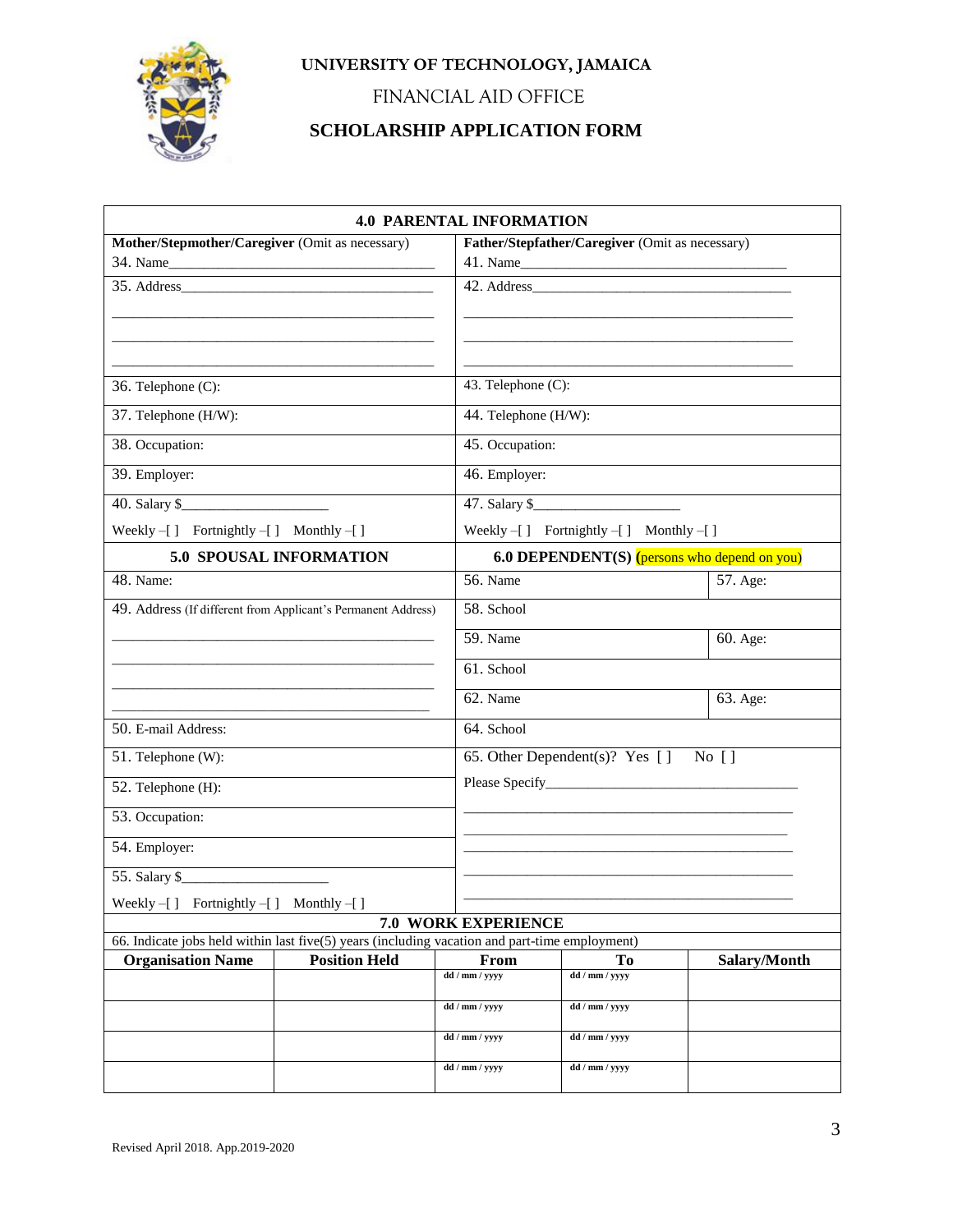

FINANCIAL AID OFFICE

### **SCHOLARSHIP APPLICATION FORM**

#### **8.0 CO-CURRICULAR RECORD**

67. Please indicate the Co-curricula activities in which you are involved:<br>Sports [] Clubs/Societies [] Community Base Activity [] Community Base Activity [ ]

#### **CURRENT INVOLVEMENT**

| <b>Sports</b>                    | <b>Clubs/Societies</b>          | <b>Community Activity</b>       |
|----------------------------------|---------------------------------|---------------------------------|
| <b>Activity Name:</b>            | Name:                           | Name:                           |
| <b>Competition Entered:</b>      | Position Held:                  | Position Held:                  |
| Competition Date: dd / mm / yyyy | Membership Date: dd / mm / yyyy | Membership Date: dd / mm / yyyy |
| <b>Activity Name:</b>            | Name:                           | Name:                           |
| <b>Competition Entered:</b>      | Position Held:                  | Position Held:                  |
| Competition Date: dd / mm / yyyy | Membership Date: dd / mm / yyyy | Membership Date: dd / mm / yyyy |
| <b>Activity Name:</b>            | Name:                           | Name:                           |
| <b>Competition Entered:</b>      | Position Held:                  | Position Held:                  |
| Competition Date: dd / mm / yyyy | Membership Date: dd / mm / yyyy | Membership Date: dd / mm / yyyy |
|                                  | <b>PAST INVOLVEMENT</b>         |                                 |
| <b>Sports</b>                    | <b>Clubs/Societies</b>          | <b>Community Activity</b>       |
| <b>Activity Name:</b>            | Name:                           | Name:                           |
| <b>Competition Entered:</b>      | Position Held:                  | Position Held:                  |
| Competition Date: dd / mm / yyyy | Membership Date: dd / mm / yyyy | Membership Date: dd / mm / yyyy |
| <b>Activity Name:</b>            | Name:                           | Name:                           |
| <b>Competition Entered:</b>      | Position Held:                  | Position Held:                  |
| Competition Date: dd / mm / yyyy | Membership Date: dd / mm / yyyy | Membership Date: dd / mm / yyyy |
| <b>Activity Name:</b>            | Name:                           | Name:                           |
| <b>Competition Entered:</b>      | Position Held:                  | Position Held:                  |
| Competition Date: dd / mm / yyyy | Membership Date: dd / mm / yyyy | Membership Date: dd / mm / yyyy |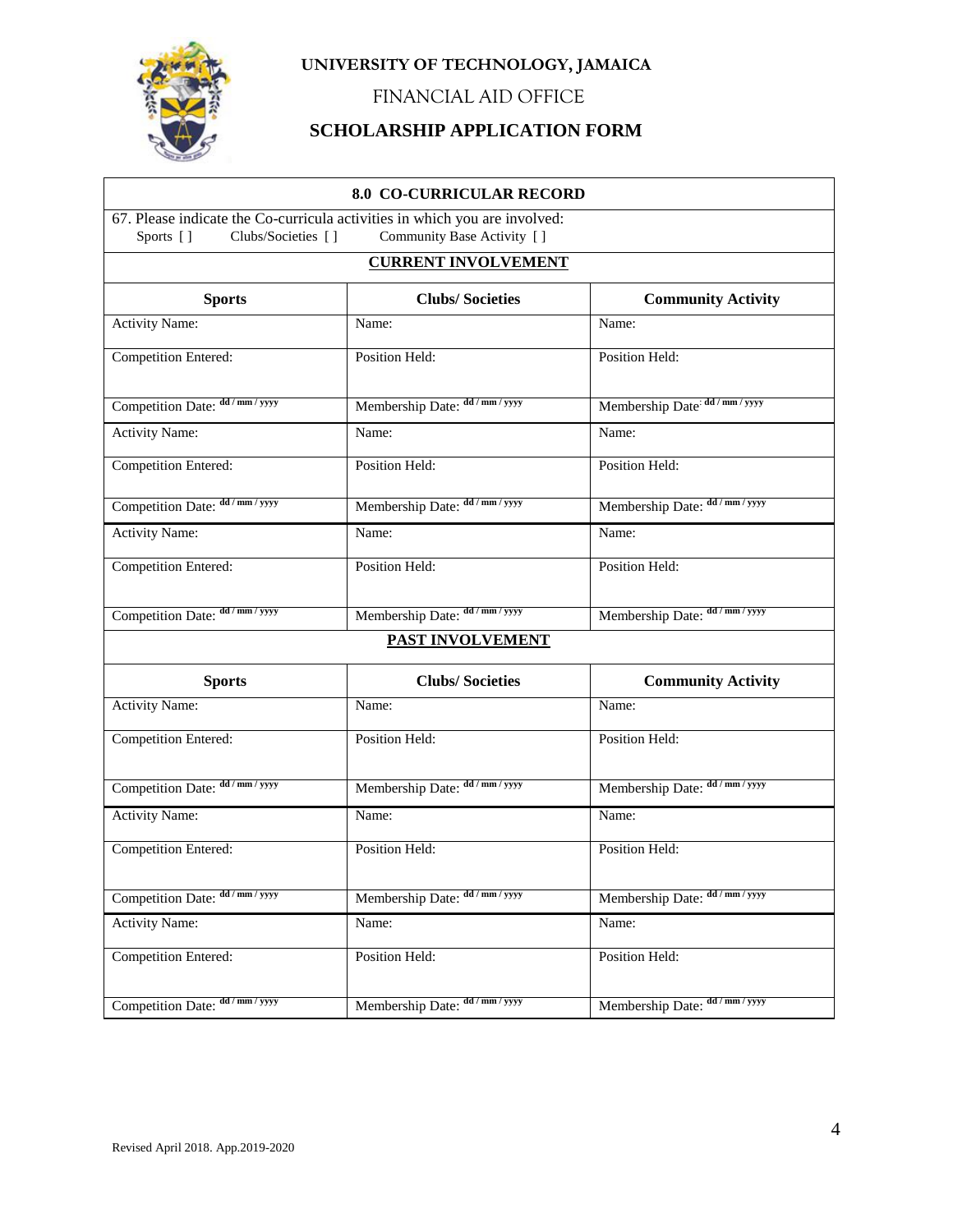

 $\overline{\phantom{a}}$ 

# UNIVERSITY OF TECHNOLOGY, JAMAICA

FINANCIAL AID OFFICE

# **SCHOLARSHIP APPLICATION FORM**

#### $9.0$  ESSAY

| your financial situation. | 68. Explain how this scholarship will be beneficial to you. Your answer, although not limited to, should speak to                                                     |
|---------------------------|-----------------------------------------------------------------------------------------------------------------------------------------------------------------------|
|                           |                                                                                                                                                                       |
|                           |                                                                                                                                                                       |
|                           |                                                                                                                                                                       |
|                           |                                                                                                                                                                       |
|                           |                                                                                                                                                                       |
|                           |                                                                                                                                                                       |
|                           |                                                                                                                                                                       |
|                           |                                                                                                                                                                       |
|                           |                                                                                                                                                                       |
|                           |                                                                                                                                                                       |
|                           |                                                                                                                                                                       |
|                           |                                                                                                                                                                       |
|                           |                                                                                                                                                                       |
|                           |                                                                                                                                                                       |
|                           |                                                                                                                                                                       |
|                           |                                                                                                                                                                       |
|                           |                                                                                                                                                                       |
|                           |                                                                                                                                                                       |
|                           |                                                                                                                                                                       |
|                           |                                                                                                                                                                       |
|                           | 69. State your career goals and the contribution you think you will be able to make towards the development of your<br>country after completing your course of study. |
|                           |                                                                                                                                                                       |
|                           |                                                                                                                                                                       |
|                           |                                                                                                                                                                       |
|                           |                                                                                                                                                                       |
|                           |                                                                                                                                                                       |
|                           |                                                                                                                                                                       |
|                           |                                                                                                                                                                       |
|                           |                                                                                                                                                                       |
|                           |                                                                                                                                                                       |
|                           |                                                                                                                                                                       |
|                           |                                                                                                                                                                       |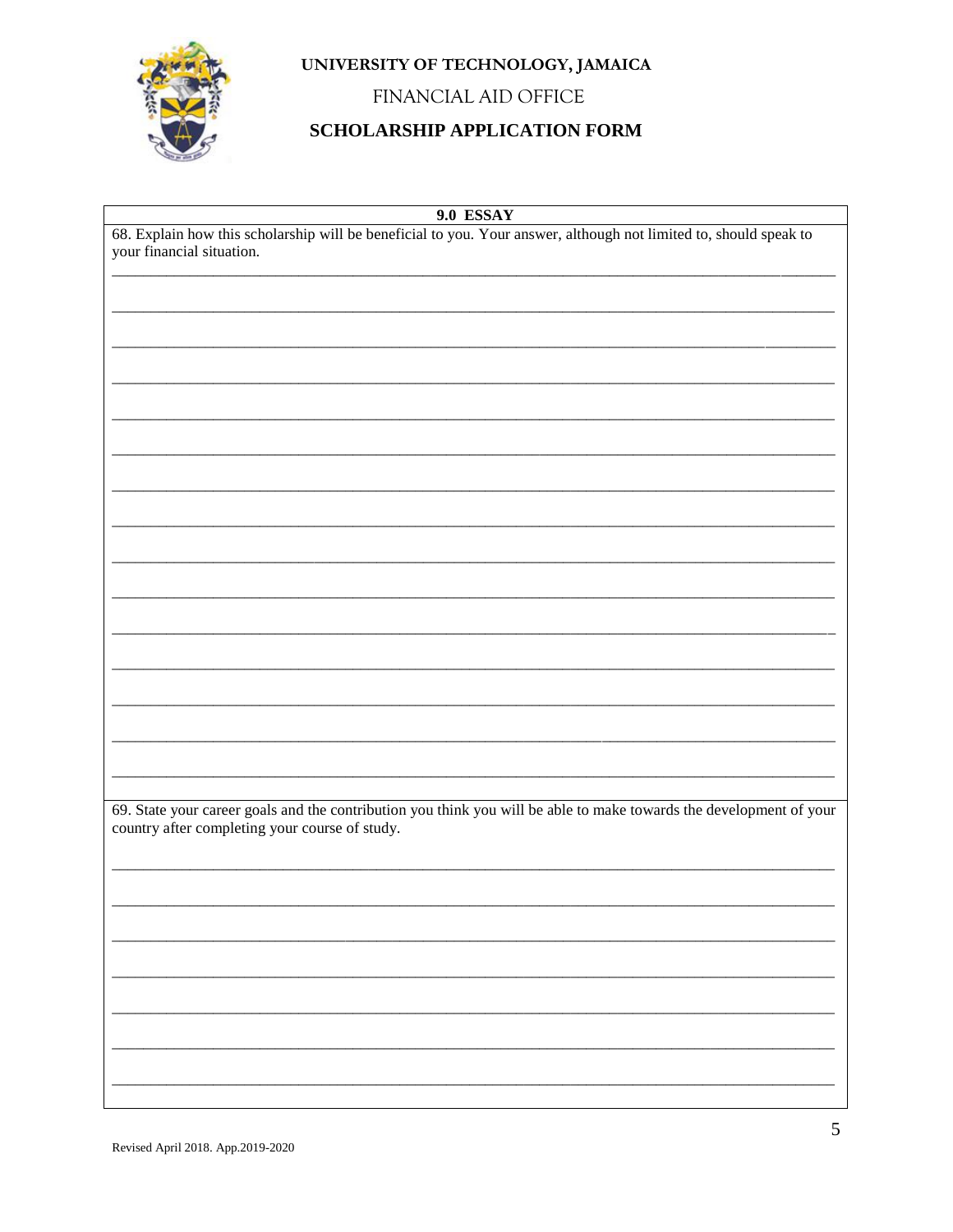

 $\mathbf{I}$ 

UNIVERSITY OF TECHNOLOGY, JAMAICA

FINANCIAL AID OFFICE

# **SCHOLARSHIP APPLICATION FORM**

| 70. Identify one challenge affecting the youths in your community and suggest ways in which you could make a difference. |    |
|--------------------------------------------------------------------------------------------------------------------------|----|
|                                                                                                                          |    |
|                                                                                                                          |    |
|                                                                                                                          |    |
|                                                                                                                          |    |
|                                                                                                                          |    |
|                                                                                                                          |    |
|                                                                                                                          |    |
|                                                                                                                          |    |
|                                                                                                                          |    |
|                                                                                                                          |    |
|                                                                                                                          |    |
|                                                                                                                          |    |
|                                                                                                                          |    |
|                                                                                                                          |    |
|                                                                                                                          |    |
|                                                                                                                          | -- |
|                                                                                                                          |    |
|                                                                                                                          |    |
|                                                                                                                          |    |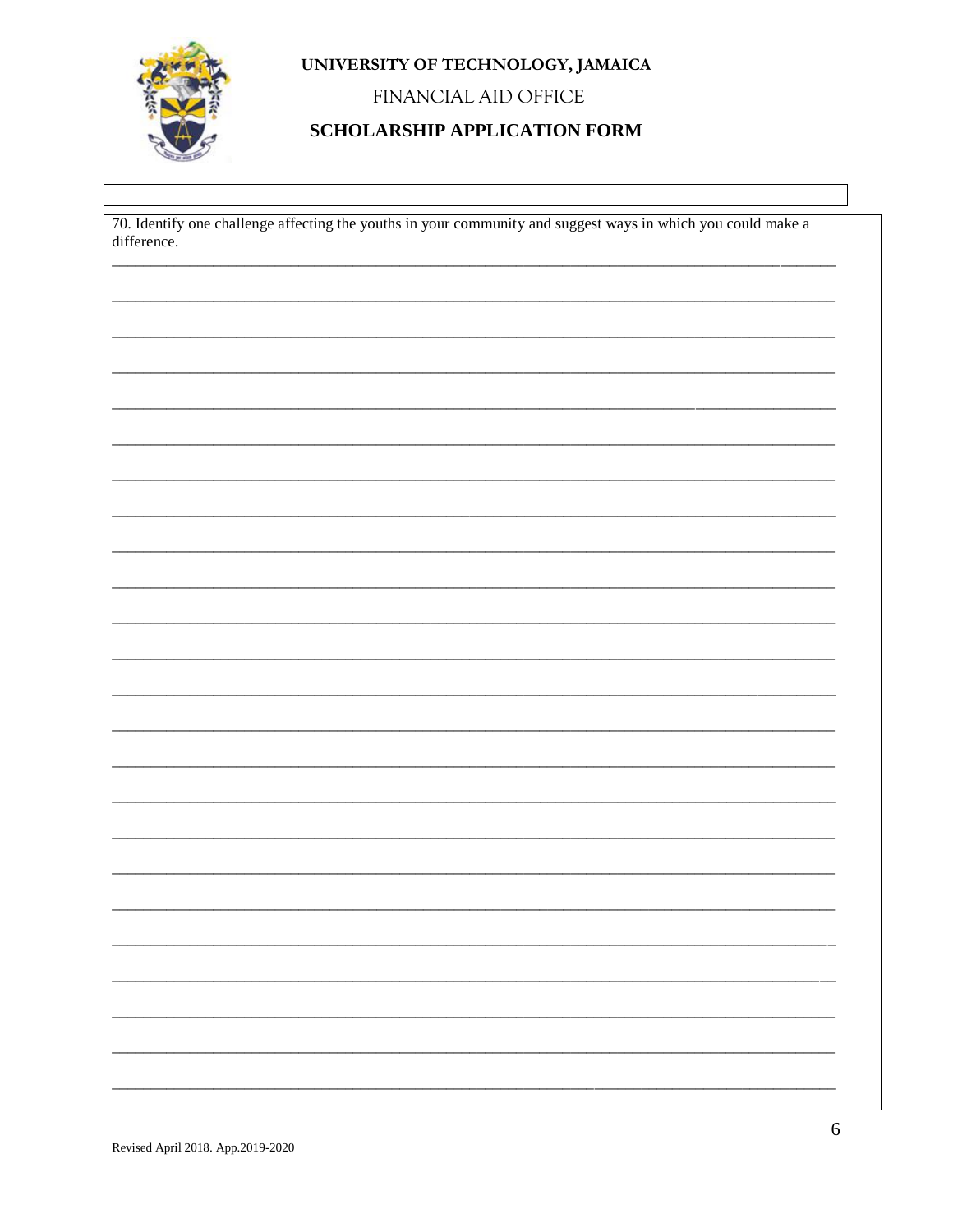

FINANCIAL AID OFFICE

# **SCHOLARSHIP APPLICATION FORM**

|                                                                                                     | 11.0 ACADEMIC DISTINCTIONS AND/ OR PRIZES RECEIVED             |  |  |  |  |  |  |
|-----------------------------------------------------------------------------------------------------|----------------------------------------------------------------|--|--|--|--|--|--|
| 71. State all academic distinctions or prizes received and the year.                                |                                                                |  |  |  |  |  |  |
|                                                                                                     |                                                                |  |  |  |  |  |  |
|                                                                                                     |                                                                |  |  |  |  |  |  |
|                                                                                                     |                                                                |  |  |  |  |  |  |
|                                                                                                     |                                                                |  |  |  |  |  |  |
|                                                                                                     |                                                                |  |  |  |  |  |  |
|                                                                                                     |                                                                |  |  |  |  |  |  |
|                                                                                                     | 12.0 PREVIOUS ASSISTANCE RECEIVED FROM THE FINANCIALAID OFFICE |  |  |  |  |  |  |
| 72. State all previous assistance you have received from the Financial Aid Office.                  |                                                                |  |  |  |  |  |  |
| <b>Donor (Company Name)</b>                                                                         | Amount(\$)                                                     |  |  |  |  |  |  |
|                                                                                                     | Year                                                           |  |  |  |  |  |  |
|                                                                                                     |                                                                |  |  |  |  |  |  |
|                                                                                                     |                                                                |  |  |  |  |  |  |
|                                                                                                     |                                                                |  |  |  |  |  |  |
|                                                                                                     |                                                                |  |  |  |  |  |  |
|                                                                                                     | 13.0 STUDENTS LOAN                                             |  |  |  |  |  |  |
| 73. Did you apply to the Students Loan Bureau (SLB) for the 2019/2020 Academic Year? Yes [ ] No [ ] |                                                                |  |  |  |  |  |  |
|                                                                                                     |                                                                |  |  |  |  |  |  |
| If No,<br>Why not                                                                                   |                                                                |  |  |  |  |  |  |
|                                                                                                     |                                                                |  |  |  |  |  |  |
|                                                                                                     |                                                                |  |  |  |  |  |  |
|                                                                                                     |                                                                |  |  |  |  |  |  |
| 74. Did you receive Students Loan Bureau (SLB) for the 2018/2019 Academic Year? Yes [ ] No [ ]      |                                                                |  |  |  |  |  |  |

 $Signature:$  Date: Date: 2000 Date: 2000 Date: 2000 Date: 2000 Date: 2000 Date: 2000 Date: 2000 Date: 2000 Date: 2000 Date: 2000 Date: 2000 Date: 2000 Date: 2000 Date: 2000 Date: 2000 Date: 2000 Date: 2000 Date: 2000 Date: 2000

| <b>FOR OFFICIAL USE ONLY</b><br><b>Documents Submitted</b>                                    |                                        |  |  |  |
|-----------------------------------------------------------------------------------------------|----------------------------------------|--|--|--|
| Progress Report (Returning Students)                                                          |                                        |  |  |  |
| Copy of CSEC Results (New Students only) [<br>Copy of CAPE II Results (New Students only) [ ] |                                        |  |  |  |
| Copy of ID                                                                                    |                                        |  |  |  |
| Letter $(s)$ from Club $(s)$                                                                  |                                        |  |  |  |
|                                                                                               | <b>ASSESSMENT COMMITTEE'S DECISION</b> |  |  |  |
|                                                                                               |                                        |  |  |  |
|                                                                                               |                                        |  |  |  |
|                                                                                               |                                        |  |  |  |
|                                                                                               |                                        |  |  |  |
|                                                                                               |                                        |  |  |  |